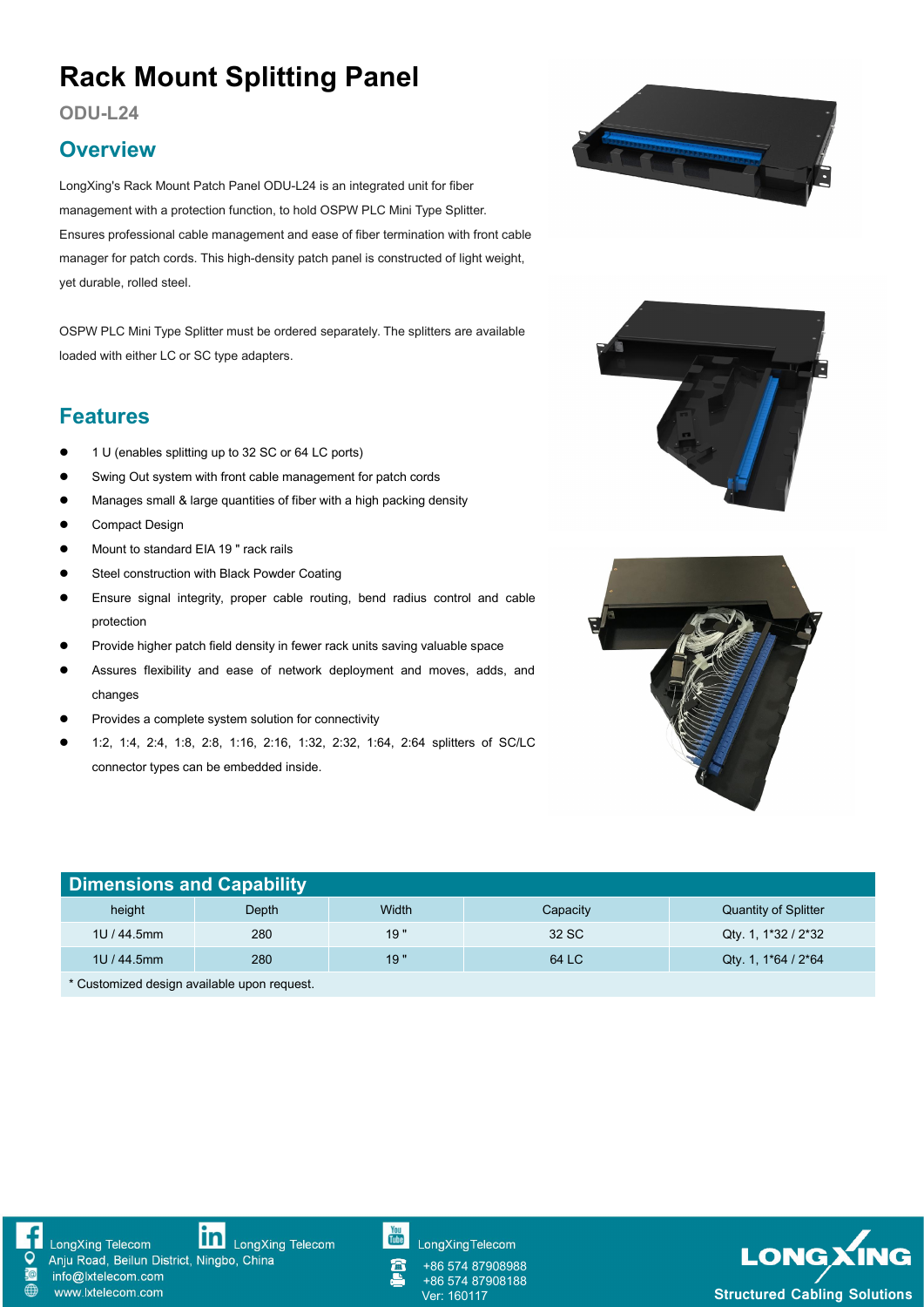| <b>Shipping Information</b> |                             |  |  |  |
|-----------------------------|-----------------------------|--|--|--|
| Package Contents            | Patch panel, 1 unit         |  |  |  |
| Package Dimensions (W*H*D)  | 530mm*380mm*115mm           |  |  |  |
| <b>Material</b>             | Carton box                  |  |  |  |
| Weight                      | 3 KG                        |  |  |  |
| <b>Lead Time</b>            | 10-15 working days normally |  |  |  |

## **OSPW PLC Mini Type Splitter**



Ratio: 2\*32

# **Technical Drawings**



**in**<br>LongXing Telecom LongXing Telecom<br>Anju Road, Beilun District, Ningbo, China<br>info@lxtelecom.com **10** www.lxtelecom.com

You<br>Tube

LongXingTelecom